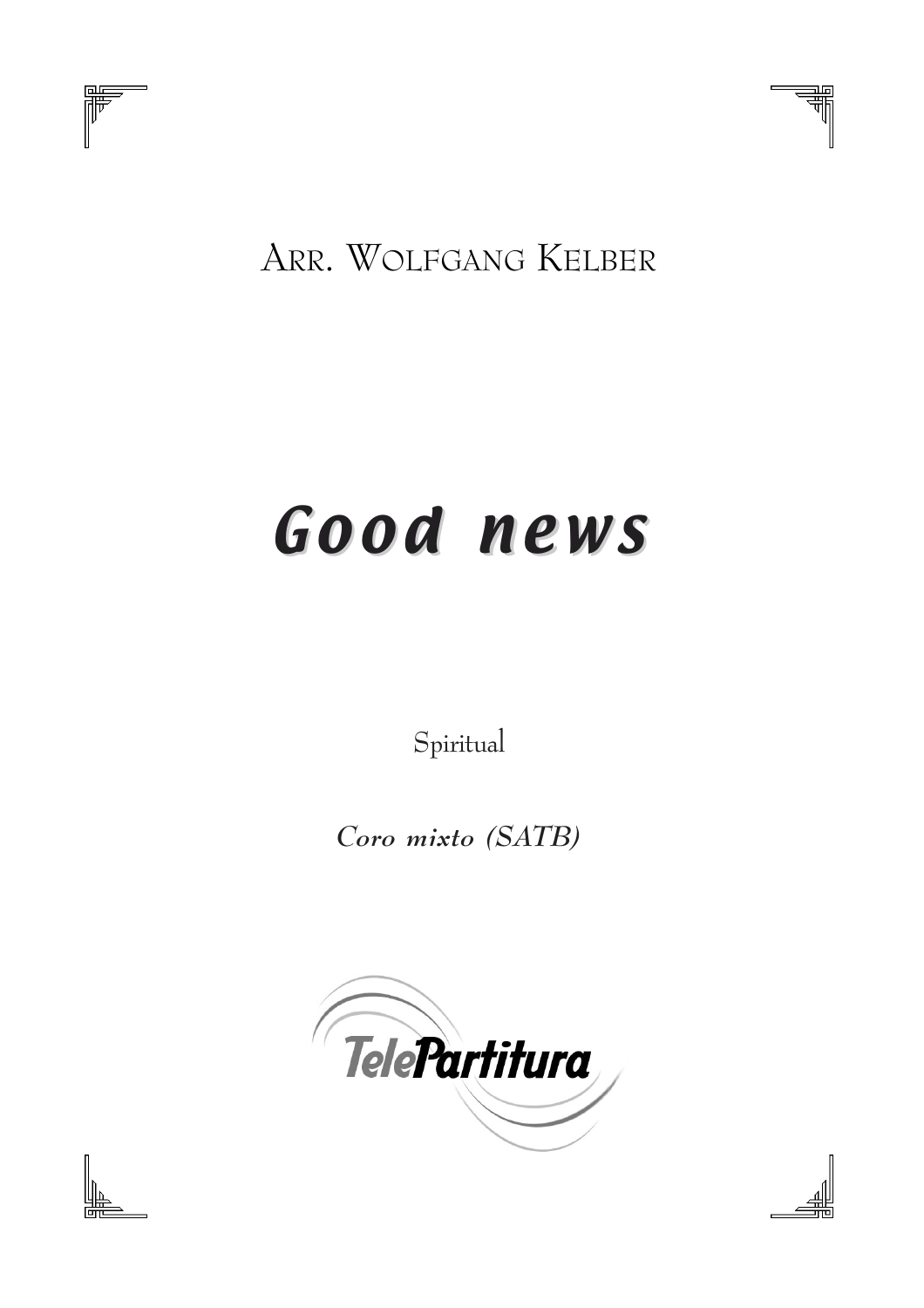## *Good news*

*Spiritual Arr.: Wolfgang Kelber*